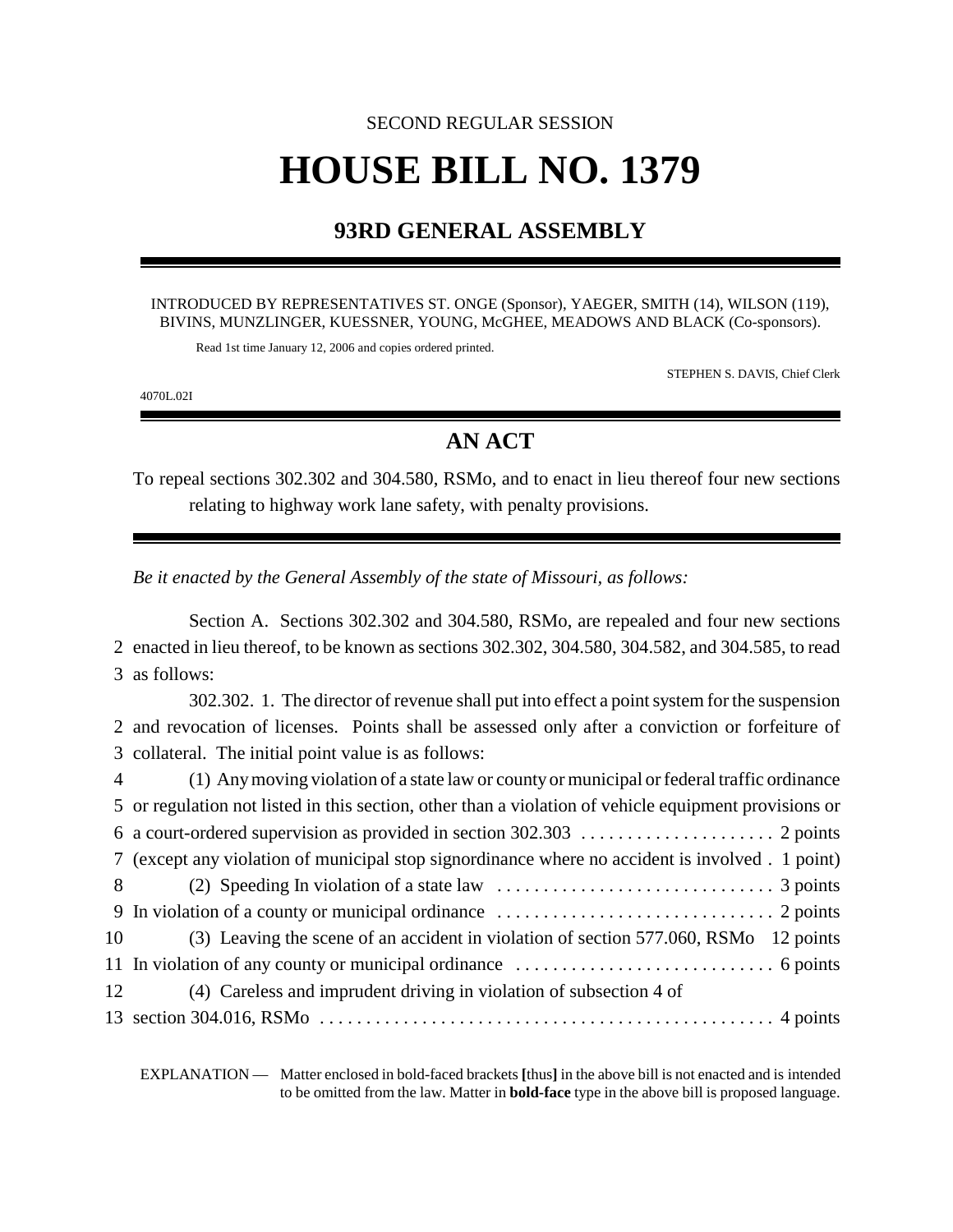| 15 | (5) Operating without a valid license in violation of subdivision $(1)$ or $(2)$ of subsection                        |
|----|-----------------------------------------------------------------------------------------------------------------------|
| 16 | 1 of section 302.020:                                                                                                 |
| 17 | (a) For the first conviction $\dots \dots \dots \dots \dots \dots \dots \dots \dots \dots \dots \dots \dots$ 2 points |
| 18 | (b) For the second conviction $\dots \dots \dots \dots \dots \dots \dots \dots \dots \dots \dots$ 4 points            |
| 19 | (c) For the third conviction $\dots \dots \dots \dots \dots \dots \dots \dots \dots \dots \dots$ 6 points             |
| 20 | (6) Operating with a suspended or revoked license prior to restoration of operating                                   |
| 21 |                                                                                                                       |
| 22 |                                                                                                                       |
| 23 | (8) For the first conviction of driving while in an intoxicated condition or under the                                |
| 24 |                                                                                                                       |
| 25 | (9) For the second or subsequent conviction of any of the following offenses however                                  |
| 26 | combined: driving while in an intoxicated condition, driving under the influence of controlled                        |
| 27 | substances or drugs or driving with a blood alcohol content of eight-hundredths of one percent                        |
| 28 |                                                                                                                       |
| 29 | (10) For the first conviction for driving with blood alcohol content eight-hundredths of                              |
| 30 |                                                                                                                       |
| 31 | In violation of a county or municipal ordinance or federal law or regulation $\dots \dots$ 8 points                   |
| 32 | (11) Any felony involving the use of a motor vehicle $\dots\dots\dots\dots\dots$ 12 points                            |
| 33 | (12) Knowingly permitting unlicensed operator to operate a motor vehicle  4 points                                    |
| 34 | (13) For a conviction for failure to maintain financial responsibility pursuant to county                             |
| 35 |                                                                                                                       |
| 36 | (14) Endangerment of a highway worker in violation of section                                                         |
| 37 |                                                                                                                       |
| 38 | (15) Aggravated endangerment of a highway worker in violation of section 304.585,                                     |
|    |                                                                                                                       |
| 40 | 2. The director shall, as provided in subdivision (5) of subsection 1 of this section, assess                         |
|    | 41 an operator points for a conviction pursuant to subdivision (1) or (2) of subsection 1 of section                  |
|    | 42 302.020, when the director issues such operator a license or permit pursuant to the provisions of                  |
| 43 | sections 302.010 to 302.340.                                                                                          |
| 44 | 3. An additional two points shall be assessed when personal injury or property damage                                 |
|    | 45 results from any violation listed in <b>subdivisions</b> (1) to (13) of subsection 1 of this section and if        |
|    | 46 found to be warranted and certified by the reporting court.                                                        |
| 47 | 4. When any of the acts listed in subdivision $(2)$ , $(3)$ , $(4)$ or $(8)$ of subsection 1 of this                  |
|    | 48 section constitutes both a violation of a state law and a violation of a county or municipal                       |

ordinance, points may be assessed for either violation but not for both. Notwithstanding that an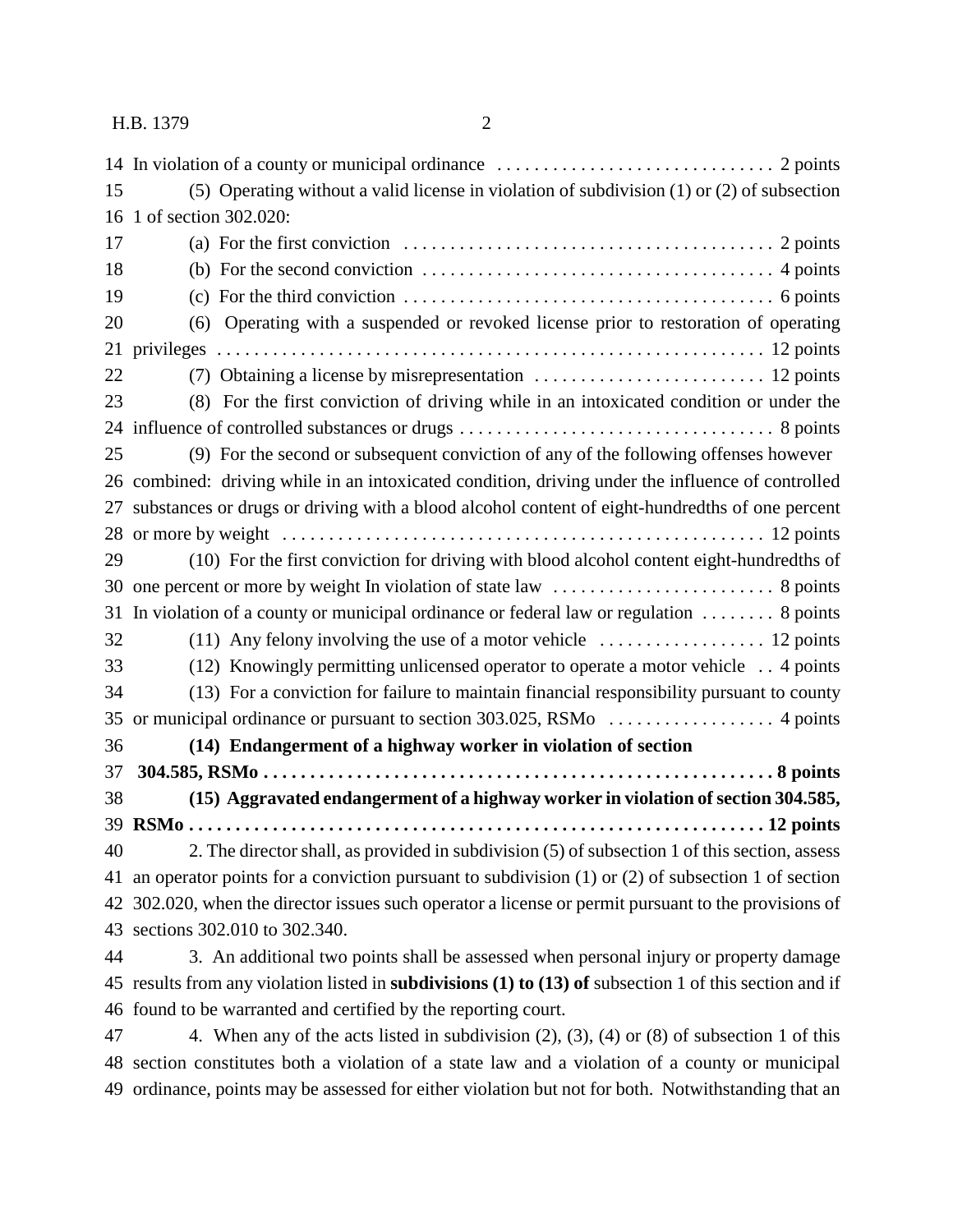offense arising out of the same occurrence could be construed to be a violation of subdivisions (8), (9) and (10) of subsection 1 of this section, no person shall be tried or convicted for more than one offense pursuant to subdivisions (8), (9) and (10) of subsection 1 of this section for offenses arising out of the same occurrence.

 5. The director of revenue shall put into effect a system for staying the assessment of points against an operator. The system shall provide that the satisfactory completion of a driver-improvement program or, in the case of violations committed while operating a motorcycle, a motorcycle-rider training course approved by the **[**director of the department of public safety**]state highways and transportation commission**, by an operator, when so ordered and verified by any court having jurisdiction over any law of this state or county or municipal ordinance, regulating motor vehicles, other than a violation committed in a commercial motor vehicle as defined in section 302.700 or a violation committed by an individual who has been issued a commercial driver's license or is required to obtain a commercial driver's license in this state or any other state, shall be accepted by the director in lieu of the assessment of points for a violation pursuant to subdivision (1), (2) or (4) of subsection 1 of this section or pursuant to subsection 3 of this section. For the purposes of this subsection, the driver-improvement program shall meet or exceed the standards of the National Safety Council's eight-hour "Defensive Driving Course" or, in the case of a violation which occurred during the operation of a motorcycle, the program shall meet the standards established by the **[**director of the department of public safety**] state highways and transportation commission** pursuant to sections 302.133 to 302.138. The completion of a driver-improvement program or a motorcycle-rider training course shall not be accepted in lieu of points more than one time in any thirty-six-month period and shall be completed within sixty days of the date of conviction in order to be accepted in lieu of the assessment of points. Every court having jurisdiction pursuant to the provisions of this subsection shall, within fifteen days after completion of the driver-improvement program or motorcycle-rider training course by an operator, forward a record of the completion to the director, all other provisions of the law to the contrary notwithstanding. The director shall establish procedures for record keeping and the administration of this subsection.

304.580. **[**1.**]** As used in **[**this section**] sections 304.582 and 304.585**, the term "construction zone" or "work zone" means any area upon or around any highway as defined in section 302.010, RSMo, which is visibly marked by the department of transportation or a contractor **or subcontractor** performing work for the department of transportation as an area where construction, maintenance, **incident removal,** or other work is temporarily occurring. The term "work zone" or "construction zone" also includes the lanes of highway leading up to the area upon which an activity described in this subsection is being performed, beginning at the point where appropriate signs **[**directing motor vehicles to merge from one lane into another lane**] or**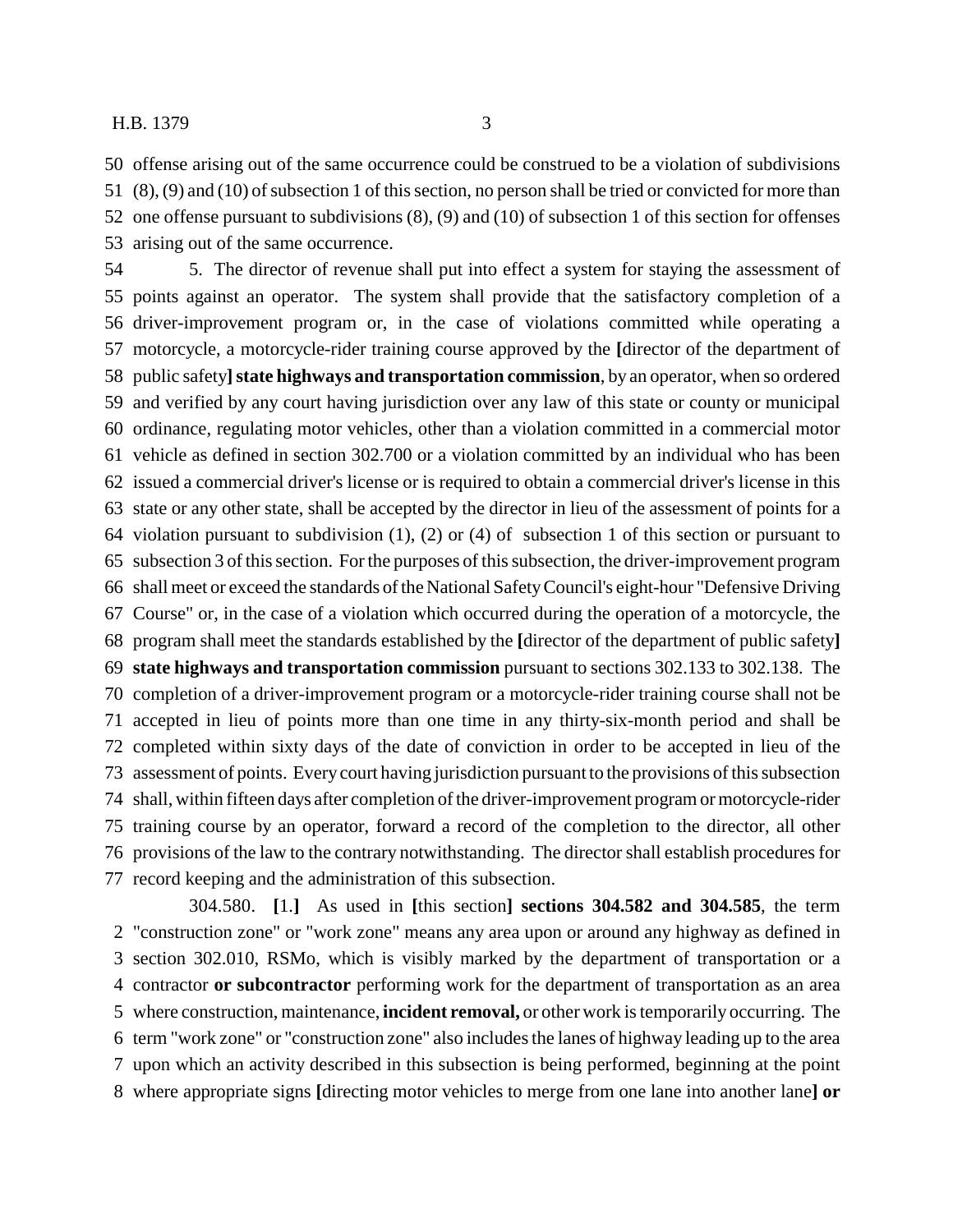**traffic control devices** are posted **or placed. The terms "worker" or "highway worker" as used in sections 304.582 and 304.585 shall mean any person that is working in a construction zone or work zone, or any employee of the department of transportation that is performing duties under the department's motorist assist program on a state highway or the right-of-way of a state highway**.

 **[**2. Upon a conviction or a plea of guilty by any person for a moving violation as defined in section 302.010, RSMo, or any offense listed in section 302.302, RSMo, the court shall assess a fine of thirty-five dollars in addition to any other fine authorized to be imposed by law, if the offense occurred within a construction zone or a work zone.

 3. Upon a conviction or plea of guilty by any person for a speeding violation pursuant to either section 304.009 or 304.010, or a passing violation pursuant to subsection 6 of this section, the court shall assess a fine of two hundred fifty dollars in addition to any other fine authorized by law, if the offense occurred within a construction zone or a work zone and at the time the speeding or passing violation occurred there was any person in such zone who was there to perform duties related to the reason for which the area was designated a construction zone or work zone. However, no person assessed an additional fine pursuant to this subsection shall also be assessed an additional fine pursuant to subsection 2 of this section, and no person shall be assessed an additional fine pursuant to this subsection if no signs have been posted pursuant to subsection 4 of this section.

 4. The penalty authorized by subsection 3 of this section shall only be assessed by the court if the department of transportation or contractor performing work for the department of transportation has erected signs upon or around a construction or work zone which are clearly visible from the highway and which state substantially the following message: "Warning: \$250 fine for speeding or passing in this work zone".

 5. During any day in which no person is present in a construction zone or work zone established pursuant to subsection 3 of this section to perform duties related to the purpose of the zone, the sign warning of additional penalties shall not be visible to motorists. During any period of two hours or more in which no person is present in such zone on a day in which persons have been or will be present to perform duties related to the reason for which the area was designated as a construction zone or work zone, the sign warning of additional penalties shall not be visible to motorists. The department of transportation or contractor performing work for the department of transportation shall be responsible for compliance with provisions of this subsection. Nothing in this subsection shall prohibit warning or traffic control signs necessary for public safety in the construction or work zone being visible to motorists at all times.

 6. The driver of a motor vehicle may not overtake or pass another motor vehicle within a work zone or construction zone. This subsection applies to a construction zone or work zone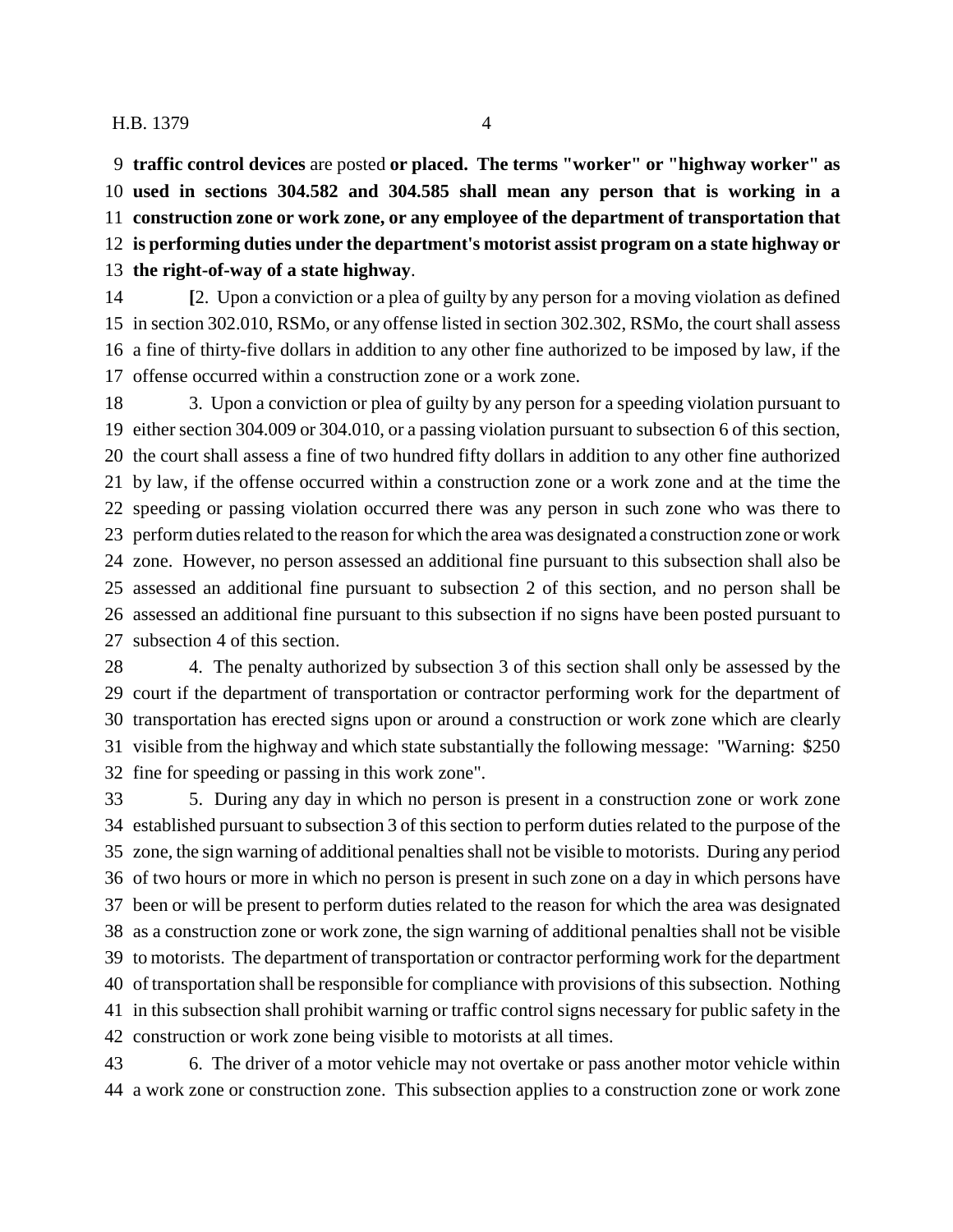located upon a highway divided into two or more marked lanes for traffic moving in the same direction and for which motor vehicles are instructed to merge from one lane into another lane by an appropriate sign erected by the department of transportation or a contractor performing work for the department of transportation. Violation of this subsection is a class C misdemeanor. 7. This section shall not be construed to enhance the assessment of court costs or the assessment of points pursuant to section 302.302, RSMo.**]**

**304.582. 1. Upon the first conviction or plea of guilty by any person for a moving violation as defined in section 302.010, RSMo, or any offense listed in section 302.302, RSMo, the court shall assess a fine of thirty-five dollars in addition to any other fine authorized to be imposed by law, if the offense occurred within a construction zone or a work zone. A second or subsequent violation of this subsection shall result in the court assessing a fine of seventy-five dollars in addition to any other fine authorized to be imposed by law.**

 **2. Upon the first conviction or plea of guilty by any person for a speeding violation under section 304.009 or 304.010, or a passing violation under subsection 4 of this section, the court shall assess a fine of two hundred fifty dollars in addition to any other fine authorized by law if the offense occurred within a construction zone or a work zone and at the time the speeding or passing violation occurred there was any highway worker in such zone. A second or subsequent violation of this subsection shall result in the court assessing a fine of three hundred dollars in addition to any other fine authorized by law. However, no person assessed an additional fine under this subsection shall also be assessed an additional fine under subsection 1 of this section, and no person shall be assessed an additional fine under this subsection if no signs have been posted under subsection 3 of this section.**

 **3. The penalty authorized by subsection 2 of this section shall only be assessed by the court if the department of transportation or a contractor or subcontractor performing work for the department of transportation has erected signs upon or around a construction or work zone which are clearly visible from the highway and which state substantially the following message: "Warning: Minimum \$250 fine for speeding or passing in this work zone when workers are present".**

 **4. (1) The driver of a motor vehicle shall not overtake or pass another motor vehicle within a work zone or construction zone as provided in this subsection. Violation of this subsection is a class C misdemeanor.**

 **(2) This subsection applies to a construction zone or work zone located upon a highway divided into two or more marked lanes for traffic moving in the same direction and for which motor vehicles are instructed to merge from one lane into another lane and not**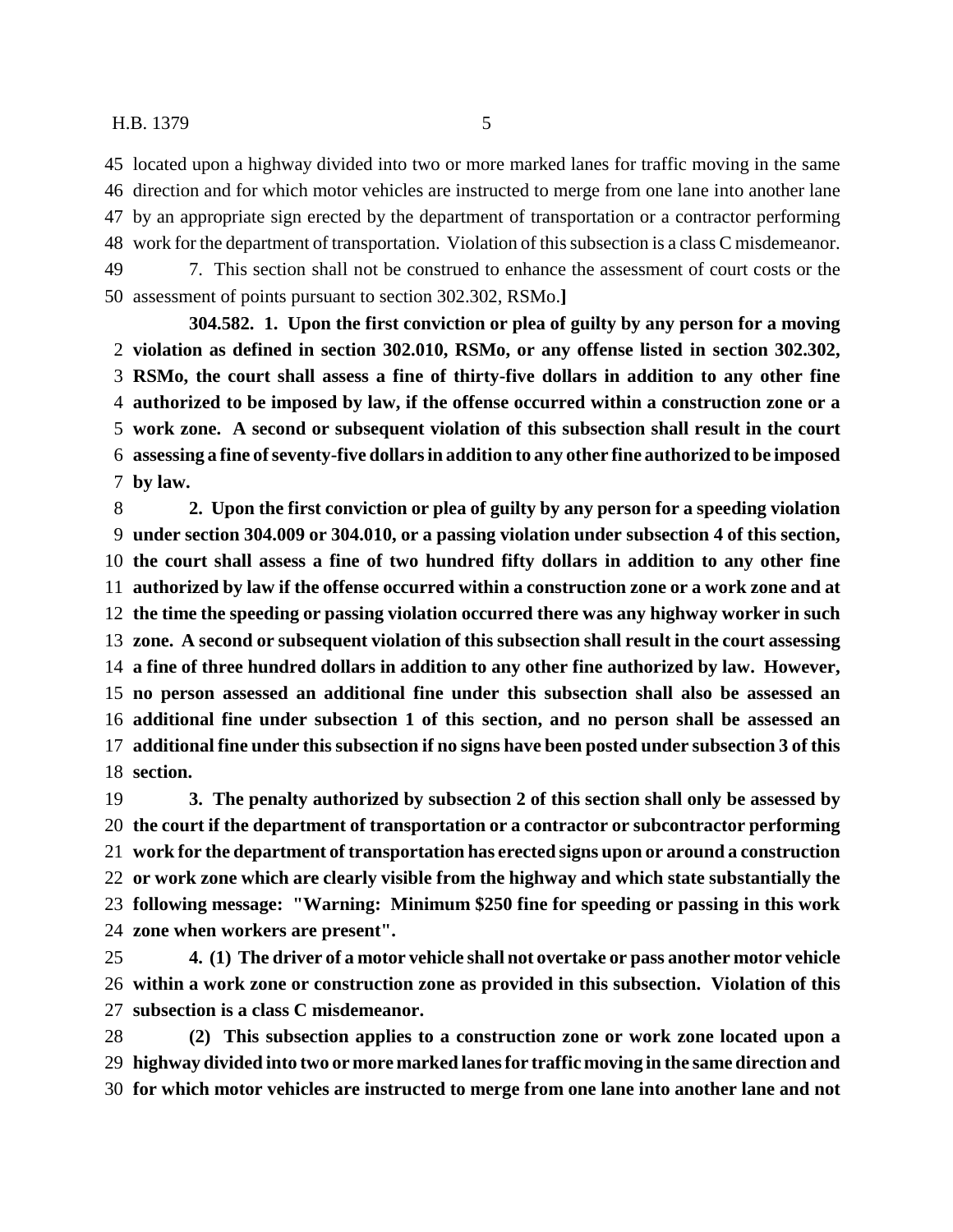**pass by appropriate signs or traffic control devices erected by the department of transportation or a contractor or subcontractor performing work for the department of transportation.**

 **(3) This subsection also prohibits the operator of a motor vehicle from passing or attempting to pass another motor vehicle in a work zone or construction zone located upon a two-lane highway when highway workers or equipment are working and when appropriate signs or traffic control devices have been erected by the department of transportation or a contractor or subcontractor performing work for the department of transportation.**

 **5. The additional fines imposed by this section shall not be construed to enhance the assessment of court costs or the assessment of points under section 302.302, RSMo.**

**304.585. 1. A person commits the offense of endangerment of a highway worker upon conviction or plea of guilty for any of the following offenses when such offense occurs within a construction zone or work zone, as defined in section 304.580:**

**(1) Exceeding the posted speed limit by ten miles per hour or more;**

**(2) Passing in violation of subsection 4 of section 304.582;**

 **(3) Failure to stop for a work zone flagman or failure to obey traffic control devices erected in the construction zone or work zone for purposes of controlling the flow of motor vehicles through the zone;**

 **(4) Driving through or around a work zone by any lane not clearly designated to motorists for the flow of traffic through the work zone;**

 **(5) Physically assaulting, attempting to assault, or threatening to assault a highway worker in a construction zone or work zone with a motor vehicle or other instrument;**

 **(6) Intentionally striking, moving, or altering barrels, barriers, signs, or other devices erected to control the flow of traffic to protect workers and motorists in the work zone for a reason other than avoidance of an obstacle, an emergency, or to protect the health and safety of an occupant of the motor vehicle or of another person; or**

 **(7) Committing any of the following offenses for which points may be assessed under section 302.302, RSMo:**

**(a) Leaving the scene of an accident in violation of section 577.060, RSMo;**

**(b) Careless and imprudent driving in violation of subsection 4 of section 304.016;**

 **(c) Operating without a valid license in violation of subdivision (1) or (2) of subsection 1 of section 302.020, RSMo;**

**(d) Operating with a suspended or revoked license;**

**(e) Obtaining a license by misrepresentation;**